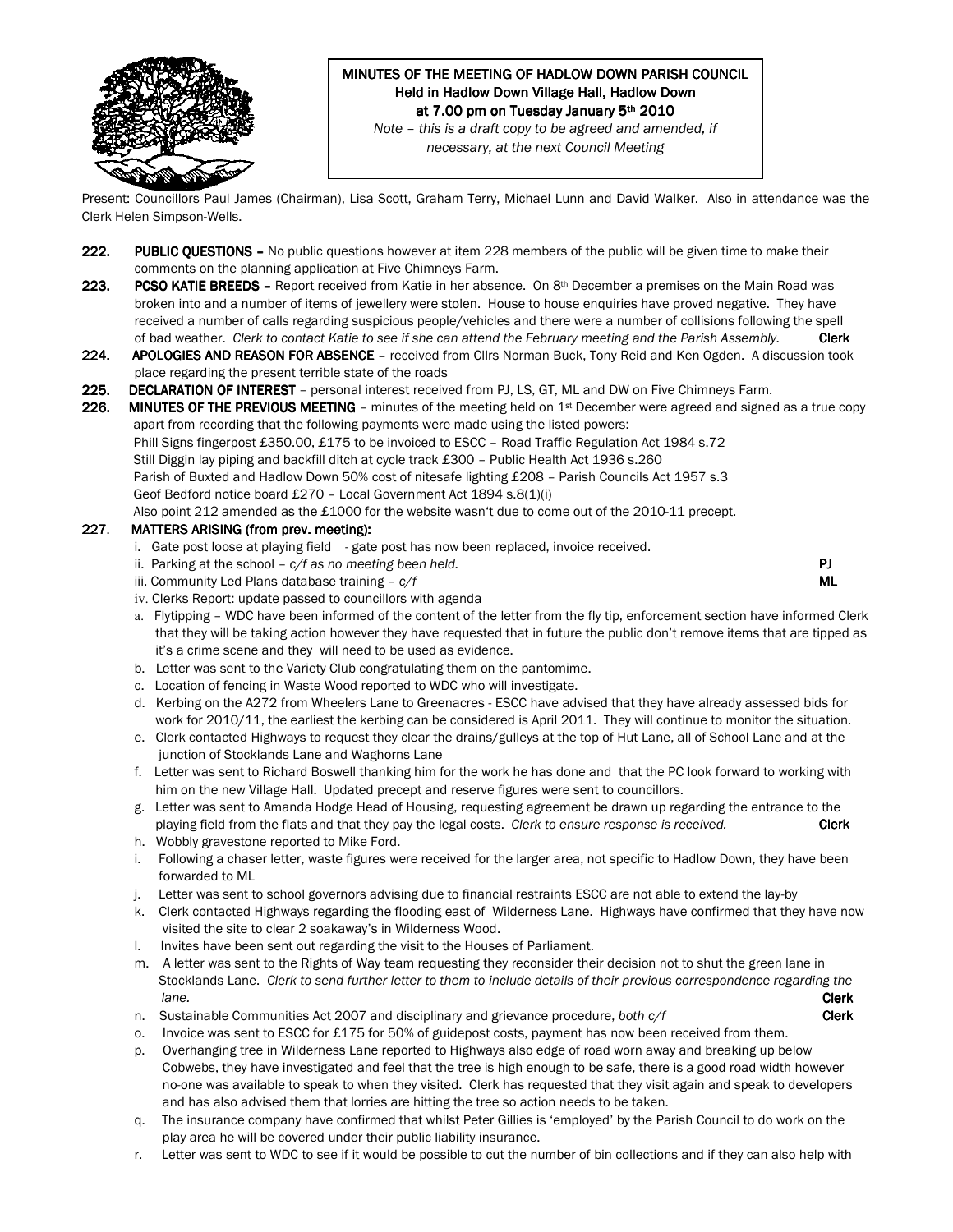the cost of these.

s. The seat for School Lane has been ordered and should be delivered middle to end of January

#### 228. PLANNING APPLICATIONS:

WD/2009/2515/MAJ – FARM BUILDINGS, FIVE CHIMNEYS FARM, CURTAINS HILL, HADLOW DOWN TN22 4DU – Erection of an agricultural building for free range hens. 3 letters of objection have been received for this application. Not all of the near neighbours received notification of the application, only the adjoining properties. Clerk to raise with Clir. Ken Ogden. **Clerk** and the control of the control of the control of the control of the control of the control of the control of the control of the control of the control of the control of the control of the control o

The PC held a discussion over the application, the public were then invited to make their comments on it. Andy Samuel from Samuel & Son advised that the egg industry is about to go through a mini boom and that this application would result in over industrialisation to the detriment of the area. Highways will be affected with approx 80-90 lorries moving from the site after the units have been mucked out, there would also be feed deliveries etc. From 1<sup>st</sup> January 2010 NVZ regulations will come into force and it is felt that the farm would fail these. Also from 1st January 2011 there will need to be intensive soil management of each field and the nitrogen levels should now be looked at on these fields. The impact on amenities should also be considered. An agricultural site would become an industrial site. GT disagreed that an agricultural site could be industrial. ML advised that the High Weald Unit wouldn't agree with intensive farming on the land.

Response made to WDC that "The Parish Council strongly objects to this application. We are firstly concerned about the over intensification of the site in a High Weald area of outstanding natural beauty, which goes against the aims and objectives of the High Weald Management Plan.

We are concerned that this over intensification of the development could lead to the following:

Additional vehicle movements and heavy lorries entering and exiting the site.

The visual impact from all sides, particularly from the south, which has a negative impact on the AONB.

The intensification of having a large number of birds on site to the detriment of the flora and fauna and the potential run-off of heavy, possibly polluted, rainwater into ancient woodland.

We are also concerned as to the impact to local residents from the odour when the units are mucked out". WD/2009/2557/F & WD/2009/2558/LB - SHEPHERDS HILL HOUSE, BUXTED, TN22 4PX - Proposed orangery with basement consisting of wine cellar, utility room and pool plant room. The Parish Council support this application. WD/2009/2253/F Fir Tree Cottage, Wilderness Lane on agenda for WDC planning sub committee meeting 14th January.

### **GRANTED PLANNING PERMISSION:**

WD/2009/1456/F - FIVE BADGERS, STONEHURST LANE, FIVE ASHES, MAYFIELD TN20 6LL - Vary conditions 1 and 2 of WD/2006/1215/FR granted on appeal on 11 July 2007 to renew consent for the stationing of two caravans on the land in use for the keeping of horses – approved for a period of four years

WD/2009/2067/F - RIVERSIDE HOUSE, RIVERSIDE, BLACKBOYS, TN22 4EY - Machinery, trailers and log store building

### REFUSED PLANNING PERMISSION:

None received.

Correspondence received from WDC regarding Fir Tree Cottage, Wilderness Lane advising that the window in the south elevation was formally granted in March 2009. Clerk to send letter to Head of Planning requesting a legal review of the decision as it went against the original Design and Access Statement Clerk Clerk

GT advised that on a field next to Stonehurst Lane there are a large number of bird hatches, ML to investigate. ML 229. REPORTS FROM CLLR. TONY REID, ESCC & CLLRs. KEN OGDEN AND NORMAN BUCKWDC - Nothing received in their absence.

230. BANK RECONCILIATION:  $-$  Bank reconciliation for 24<sup>th</sup> December 09 agreed and signed as correct.

### 231. OTHER FINANCE MATTERS –

- i Payment of £61.30 ratified, payable to Peter Gillies for George Rose and C Brewer invoices for playing field.
- ii. Precept request signed for £21,222.00
- iii. BT direct debit form signed. BT previously billed the PC for £452.41, the Clerk disputed the one off charge of £344.28. BT agreed that this would be waived. The Clerk has twice requested a new bill which still hasn't been received. She has emailed the internal auditor who has advised that this should be reported to the PC and recorded in the minutes and that advising BT twice regarding the bill should be sufficient. Clerk to type up explanation to be signed by Chair. **Clerk**
- iv. Grit boxes DW advised that a parishioner spoke to him regarding having a grit box on Tinkers Lane at the junction of Nursery Lane as a number of cars have slipped here and gone into the hedge, he would be prepared to distribute the grit onto the road surface. He contacted ESCC who advised that the PC would need to provide the box. Discussion held regarding the provision of grit boxes and any insurance issues. Clerk will add to agenda for SLR meeting. **Clerk**

### 232. ACCOUNTS FOR PAYMENT: The following were agreed for payment:

- i. Helen Simpson-Wells. Salary £664.61 includes £18.80 for mileage, £141..72 training hours and £11.34 expenses. £460 already paid by standing order, therefore cheque raised for £204.61.
- ii. Marmax Products, seat £599.15 to be paid under power given in the Parish Councils Act 1957 s.1
- iii. Hire of Village Hall from October-December 09 £100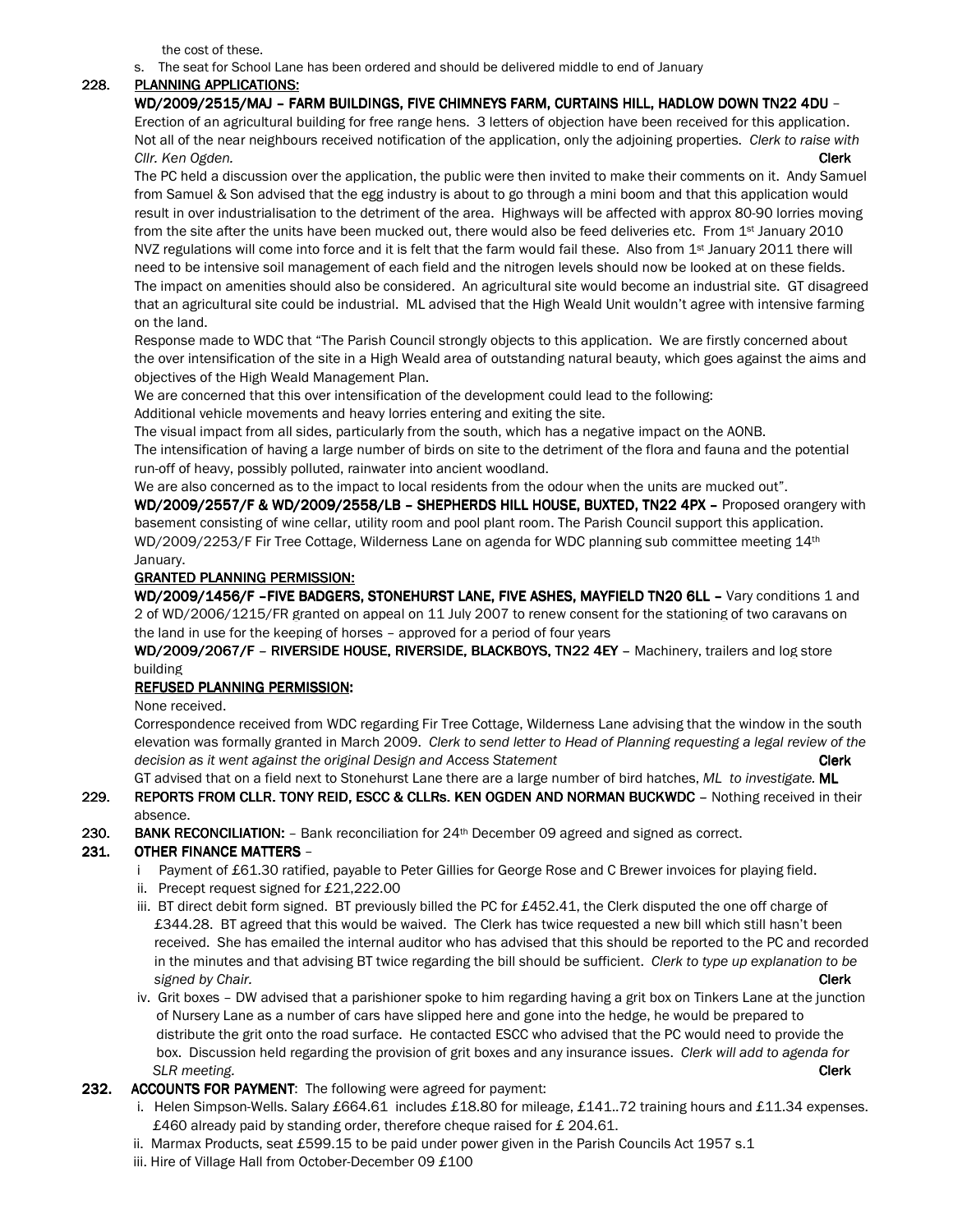- iv. Village Hall 50% contribution towards cavity wall insulation and electicity coin meters £590.00 to be paid under power given in the Local Government (Miscellaneous Provisions) Act 1976 s.19. Comment was made about what a difference the cavity wall insulation had made to the temperature in the hall.
- v. SLCC for Parish Councillors Guide 20th edition £14.75
- vi. Barcombe Landscapes, work at burial ground £506.00
- vii. HM Revenue and Customs £731.98
- viii. BT £94.23
- 233. PLAY AREA GT updated the PC on the work that is planned to be done on the play area. ESCC are now not paying so much of the consultancy fees. It was questioned whether Wilderness Wood would sponsor any of the work however it was advised that the committee would try and purchase a lot of the items from them and anticipate getting a good price. PC felt that the plans were very good and a professional job was being done. Clerk advised that Peter Gillies contacted her regarding donating some of the committee's money to the Parish Council in order that the tax can be reclaimed, the Clerk has spoken to the auditor and confirmed to Peter that this would not be possible.
- 234. ADOPTION OF LOCAL RED TELEPHONE KIOSK Response received from BT advising that if the kiosk isn't adopted it will remain in service as at present, however it may be removed in the future. They will continue to monitor its usage. Clerk to contact English Heritage regarding the possibility of them listing the kiosk. Clerk Clerk
- 235. COMPLAINTS PROCEDURE Chair proposed to adopt the Complaints Procedure, GT seconded, all agreed.
- 236. THE PLANNING PORTAL offer of free website resource, Clerk to find out more information on this as to whether it is suitable for the PC. **Clerk**
- 237. WAYS TO TACKLE CLIMATE CHANGE Parish and town councils Act on CO2 booklet from defra passed to ML to consider whether the PC needs to take action on this.  $ML$

#### 238. RISK ASSESSMENT - nothing to report

#### 239. REPORTS FROM COUNCILLORS (COUNCIL MATTERS AND OUTSIDE BODIES):

- i. Neighbourhood Watch, Emergency Planning, New Village Hall Working Party and Playing Field Committee Cllr. Graham Terry – nothing to report.
- ii. Youth Cllr. Lisa Scott will put an article in the Parish Magazine suggesting that people contact her regarding what can be done for the youth of the village. LS
- iii. Community Strategies, Sustainable Development and Environment Matters Cllr. Michael Lunn hopes to present the Community Plan at the February meeting, he has also got population data and will forward all of this to the Councillors. Clerk to diarise to update the PC annually with no. of electors and properties in Hadlow Down. Clerk
- iv. Rights of Way, Highways and Footpaths Cllr. David Walker advised that Highways haven't cleared the drain opposite Lynx House in School Lane. Also in Stocklands Lane the gulley by the exit of the green lane is blocked. Clerk to report to **Highways.** Clerk the contract of the contract of the contract of the contract of the contract of the contract of the contract of the contract of the contract of the contract of the contract of the contract of the contract
	- v. Tree Warden Jo Dummer (former Councillor) spent some time with 3 children from St Mark's School collecting, testing and potting up beech, oak and chestnut in the hope that some can be planted next year. During National Tree Week she helped to escort all the reception children to their Meadow in Waste Wood and they planted a rowan. She also planted a yew in the meadow with 2 children from the village in line with the BBC Tree o'clock, the children received a certificate from the BBC.
	- vi. Burial Ground Cllr. Paul James confirmed that Barcombe Landscapes had done the work at the burial ground. Clerk to put the kerbing to the east of Wheelers Lane on the agenda for the SLR meeting. Clerk Clerk

### 240. CLERK'S MATTERS:

- i. Hours checked agreed and signed.
- ii. WDC have confirmed that there are no longer Tree Protection Orders in Waste Wood, however the trees are still covered by the Forestry Act. They have visited all owners of land and the Forestry Commission are in contact with the owners who also have management plans for their land. TPOs are still an option if WDC are not happy with the work being done at the wood. The Clerk received notification of an application to reduce an oak at Lazy Acres.
- iii. Visit to Houses of Parliament Clerk to write to attendees with final details.
- iv. Precept Clerk to write article to appear in Parish Magazine and on the website regarding the precept rise. Clerk
- v. A response was received from Highways regarding the request for deer warning signs on the A272, they could not identify game trails where deer have habitually crossed the road. Clerk to contact officer at Highways and invite her to visit the two sites with a Councillor. The contraction of the contraction of the clerk clerk clerk
- vi. Sussex Police have advised that Buxted PC is fully satisfied with their support for their Speedwatch.
- vii. WDC have written to all residents of Main Road affected by the proposed naming of the A272 from Hadlow Down Church to the junction with the A267, requesting their views on this matter.
- viii. Website Clerk updated the PC on correspondence that has been held between SALC and a resident.
- ix. Deer Control see 240v

### 241. TRAINING & CONFERENCES

i. Wealden View Big Event 2010 – passed to GT GT

### 242. CORRESPONDENCE RECEIVED NEEDING A RESPONSE.

i. Review of supported local bus services – passed to LM prior to meeting –  $c/f$  LM

### 243. CORRESPONDENCE RECEIVED FOR DISTRIBUTION 243. CORRESPONDENCE RECEIVED FOR DISTRIBUTION CORRESPONDENCE DISTRIBUTION

i. Wealden View